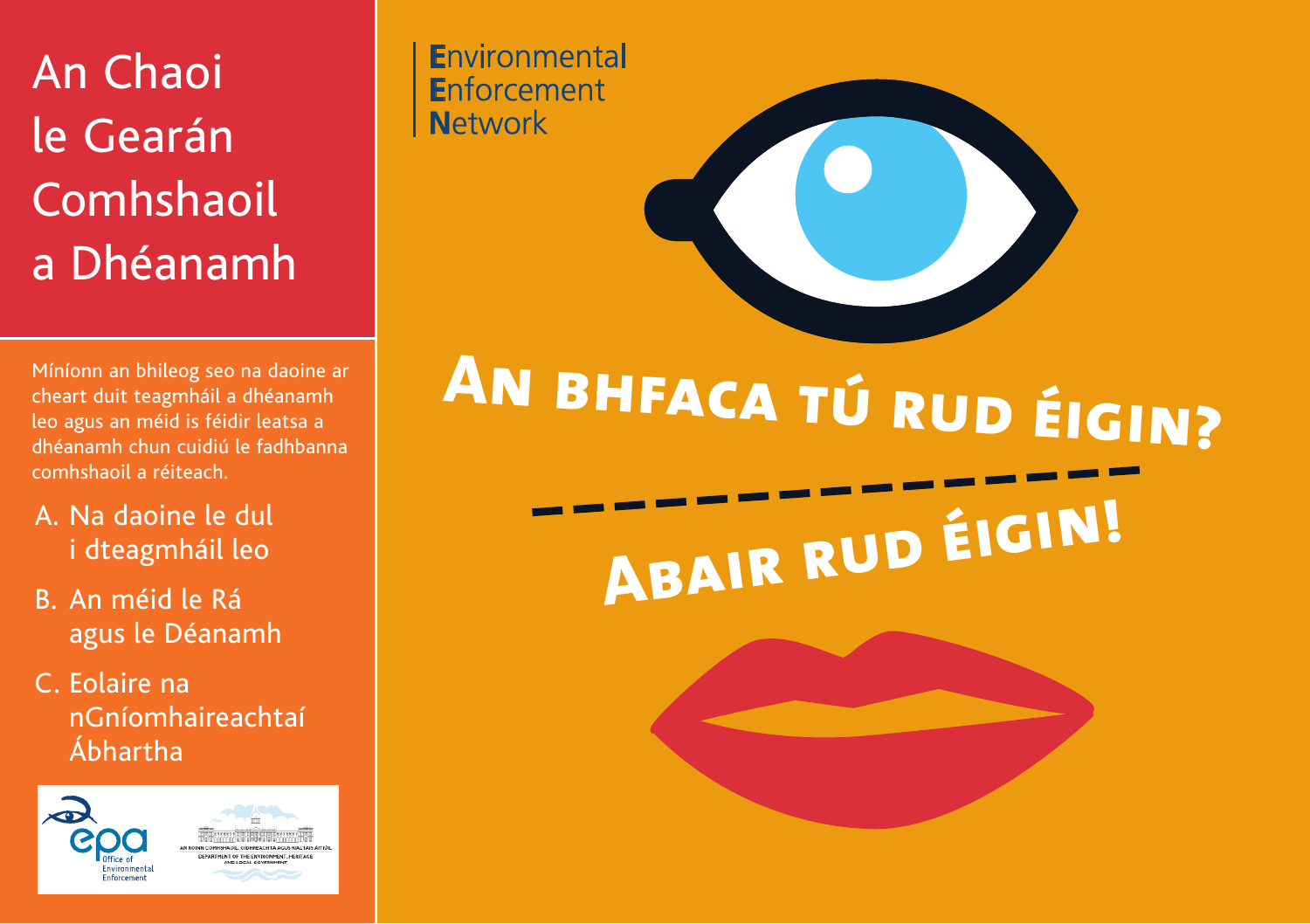

**Na daoine le dul i dteagmh áil leo**



## **Céim a hAon**

#### **Déan Teagmháil leis an Duine nó Gnó go Díreach**

I mórán cásanna, beidh sé indéanta fadhb chomhshaoil a réiteach trí theagmháil a dhéanamh leis an duine nó gnó a cheapann tú atá ag cruthú na faidhbe go díreach. Dá mb'fhearr leat gan an rogha seo a thógáil, bog ar aghaidh go dtí Céim a Dó.

Má dhéanann tú teagmháil leis an duine nó gnó go díreach, is fearr duit cinneadh a dhéanamh sula ndéantar an teagmháil cibé cinneadh gur mhaith leat a fheiceáil. Déan teagmháil leo go díreach ansin, ar an bhfón nó i scríbhinn agus leag amach an cheist a bhfuil gá lena réiteach, cibé caoi ar mhaith leat go réiteofaí í agus aontaigh ar scála ama chun an méid seo a bhaint amach.

#### *Tá limistéir áirithe*

- *cosúil le caomhnú an fhiadhúlra agus na ngnáthóg*
- *sláinte & sábháilteacht san ionad oibre, agus*
- *sláinte phoiblí*

*atá mar fhreagracht ag comhlachtaí poiblí ar leith. Tá sonraí teagmhála na gcomhlachtaí poiblí seo agus faisnéis ar na ceisteanna atá faoina gcúram le fáil ar chúl na bileoige seo.* 

*Seachas dul tríd an bpróiseas gearán, tá rogha agat do chaingne féin a thabhairt faoi mhórán alt den dlí comhshaoil. Tá bileog foilsithe ag ENFO, "Ról an tSaoránaigh mar Fhorfheidhmí an Dlí Comhshaoil & Pleanála", a thugann míniú ar na cúrsaí seo. Tá fáil ar ENFO ar Lóghlao 1890 200 191 nó www.enfo.ie.*

2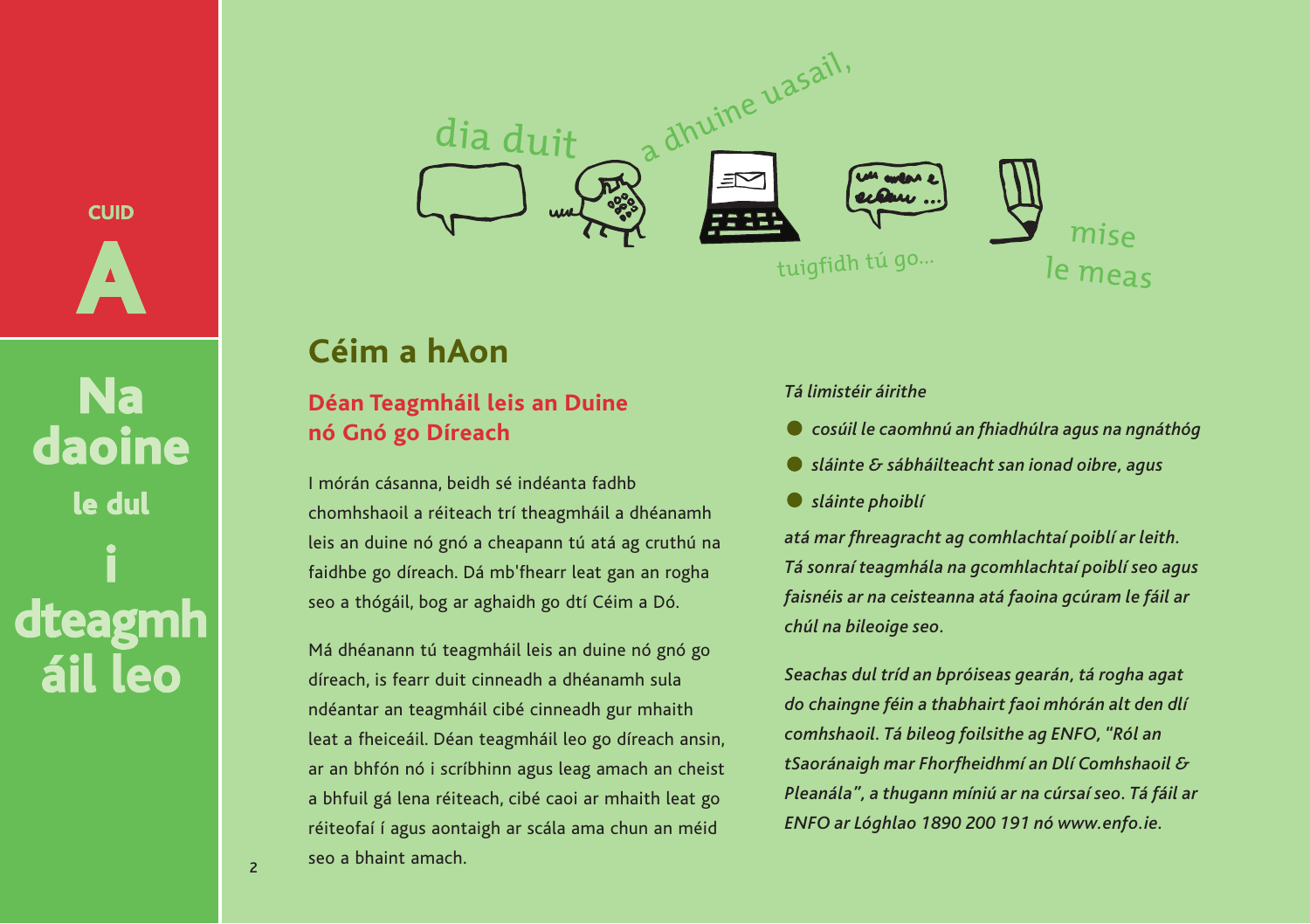## **Céim a Dó**

#### **Déan teagmháil leis an Údarás Áitiúil**

**SONRAÍ TEAGMHÁLA LEATHANACH 6**

Murar tháinig toradh sásúil as an gcéad chéim den phróiseas, déan teagmháil más é do thoil é le d'údarás áitiúil *ach amháin má tá do chúis imní faoi ghnó le ceadúnas EPA.* 

*Tugann an EPA ceadúnais do thionscal mór nó saoráidí bainistíochta dramhaíola ar scála mór cosúil le láithreáin líonta talún. Sa chás seo, bog ar aghaidh go dtí Céim a Trí le do thoil.* 

Mar sin, nuair a bhaineann an fhadhb le bruscar, dó sa chlós cúil, truailliú uisce, torann, deannach agus boladh ba chóir duit teagmháil a dhéanamh le d'údarás áitiúil, *ach amháin má tá ceadúnas EPA ag an ngnó.* 





## **Céim a Trí**

#### **Déan teagmháil leis an nGníomhaireacht um Chaomhnú Comhshaoil (EPA)**

**SONRAÍ TEAGMHÁLA LEATHANACH 11**

Má bhí tú ag déileáil le suíomh ceadúnaithe ag an EPA agus nach bhfuil réiteach faighte ar an bhfadhb ba chóir duit teagmháil a dhéanamh ansin leis an EPA. Chomh maith, i gcásanna ina ndearna an túdarás áitiúil iniúchadh ar do ghearán agus go leanann na fadhbanna ar aghaidh, déan teagmháil leis an EPA le do thoil. Déanfaidh an EPA iniúchadh ar an gceist ansin agus tiocfar ar réiteach más féidir. Tá sé tábhachtach a shonrú nach mbeidh baint ag an EPA le ceist a iniúchadh gur chóir d'údarás áitiúil a réiteach, go dtí go bhfuil deis tugtha don údarás áitiúil ábhartha an cheist a iniúchadh agus réiteach a fháil uirthi.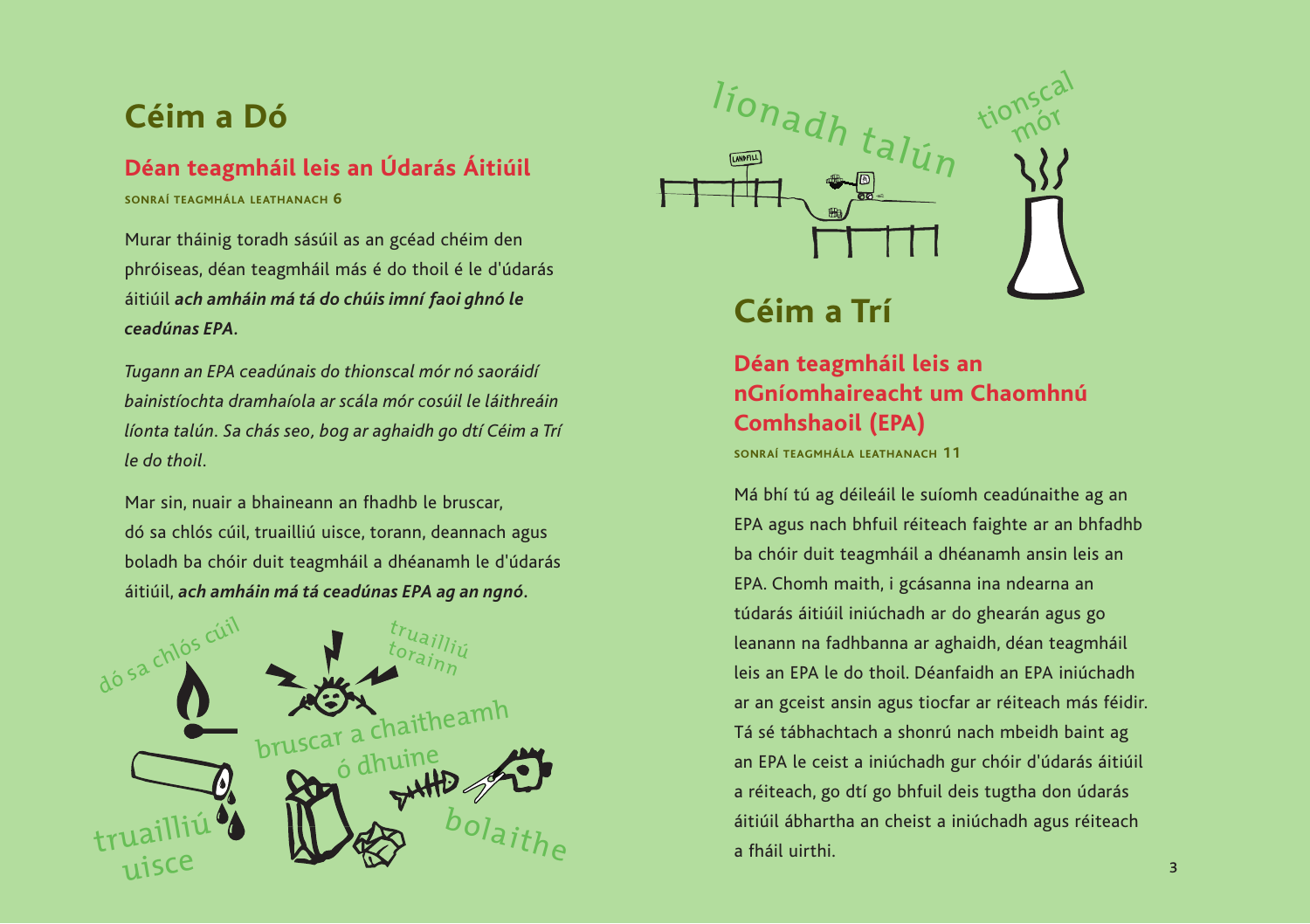**CUID B**

**An méid le Rá agus le Déanamh** **Nuair atá tú ag iarraidh fadhb chomhshaoil a réiteach, cibé an bhfuil tú ag Céim 1, 2 nó 3, coinnigh na nithe seo a leanas i gcuimhne.**

#### **Coinnigh taifead**

Má tá rogha déanta agat teagmháil a dhéanamh ar an bhfón, is dea-chleachtas é am agus dáta an ghlaoigh a nótáil, ainm an duine ar labhair tú leo, príomhphointí an chomhrá, na gníomhartha atá glactha mar chúram ag an duine a ndearnadh teagmháil leo agus agat féin. Ba chóir an fhaisnéis chéanna a thógáil agus a choinneáil i gcás glaonna  $\sum_{\text{24}}^{\text{briese}}$   $\sum_{\text{24}}^{\text{briese}}$   $\sum_{\text{25}}^{\text{bres}(\text{a})}$   $\sum_{\text{26}}^{\text{bics}}$   $\sum_{\text{27}}^{\text{bics}}$   $\sum_{\text{28}}^{\text{cis}}$   $\sum_{\text{29}}^{\text{bres}(\text{a})}$   $\sum_{\text{20}}^{\text{bres}(\text{a})}$   $\sum_{\text{21}}^{\text{bres}(\text{a})}$   $\sum_{\text{22}}^{\text{bres}(\text{a})}$ seiceáil<br>leanúint de...

> **Tá na mionsonraí tábhachtach** Tabhair an oiread sonraí agus is féidir – Cé? Céard? Cén uair? Cén áit? !!

#### **Lean suas**



B'fhéidir gur mhian leat glaonna teileafóin ar bith a leanúint suas i scríbhinn nó trí ríomhphost. Más



amhlaidh, déan cinnte go gcoinníonn tú cóip de chomhfhreagras ar bith.

D'fhéadfadh an fhaisnéis seo a bheith úsáideach i gcéimeanna ní b'fhaide ar aghaidh sa phróiseas.

#### **Foirm ar líne**



Is féidir leat an **Fhoirm Ghearáin Chomhshaoil** a úsáid chom maith. Tá fáil ar an bhfoirm ar shuíomh idirlín an údaráis áitiúil nó an EPA

agus in oifigí an údaráis áitiúil agus oifigí an EPA chomh maith. Tá sonraí teagmhála, ina gcuimsítear seoltaí na suímh idirlín, do gach údarás áitiúil agus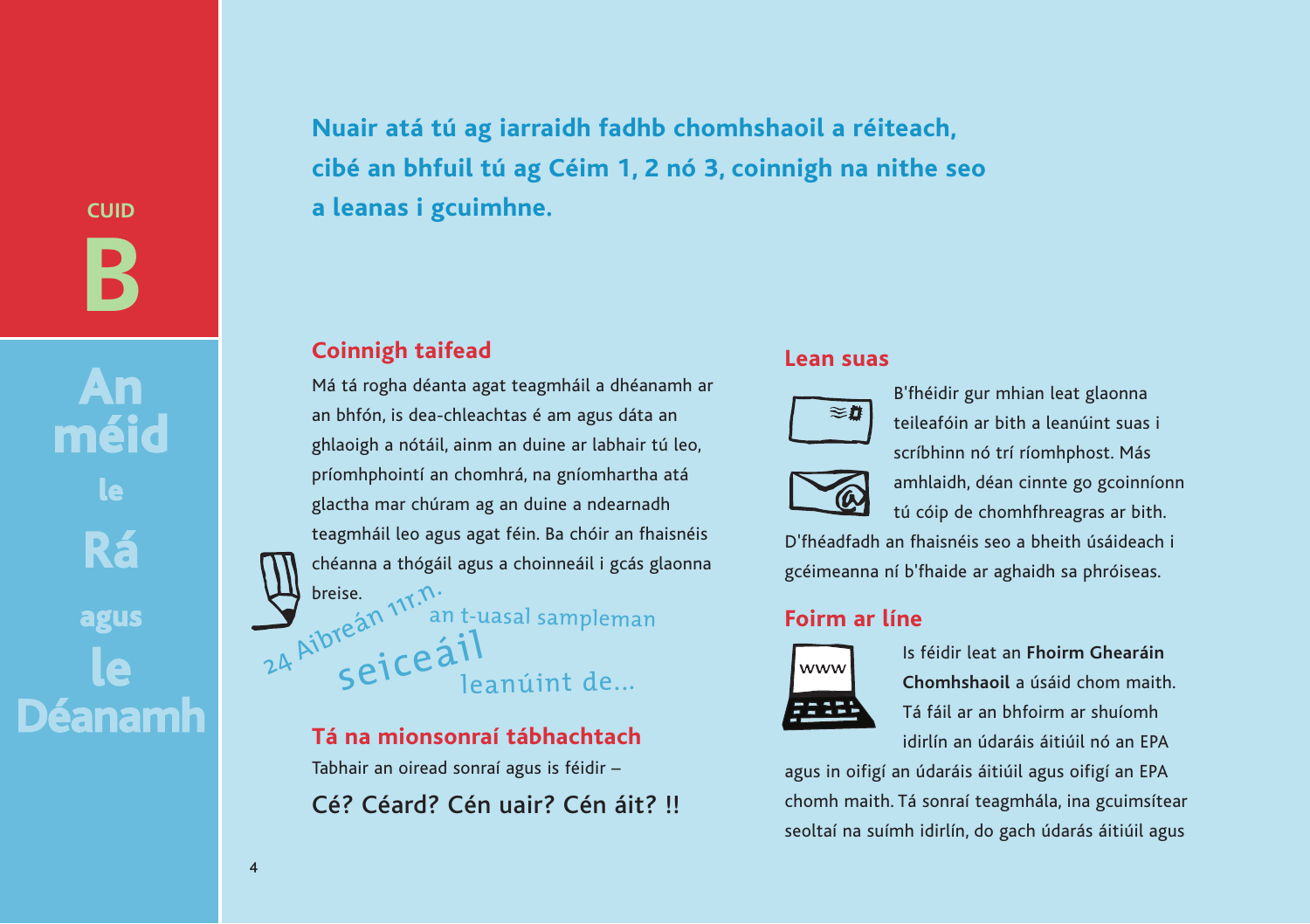an EPA le fáil ar chúl na bileoige seo. Arís, cuimhnigh más é do thoil é cóip a choinneáil den chomhfhreagras uile.

#### **Ag coinneáil le dul chun cinn**

Nuair a dhéanann tú gearán, déarfar leat conas mar a dhéanfar déileáil le do ghearán. Is féidir fadhbanna áirithe a réiteach go tapa. Cibé ar bith, tógann fadhbanna comhshaoil roinnt mhaith ama le réiteach go minic. Más mian leat breis faisnéise a chloisteáil faoin dul chun cinn maidir le do ghearán, déan teagmháil leis an údarás áitiúil ábhartha nó leis an oifig EPA ina ndearna tú do ghearán.

#### **Rúndacht**

Chun an t-iniúchadh s'acu a thabhairt chun cinn beidh gá ag an údarás áitiúil nó ag an EPA, i mórán cásanna, a bheith ábalta teagmháil a dhéanamh leat chun breis faisnéise nó cúnaimh a fháil. Tabharfar spreagadh duit d'ainm agus sonraí teagmhála a thabhairt, mar is féidir leis bheith fíor-dheacair gearáin gan ainm a iniúchadh. Is féidir leat iarratas a dhéanamh go gcoinneofar d'ainm agus sonraí teagmhála rúnda.

Ionas gur féidir taifead iomlán poiblí na ngníomhaíochtaí a bhaineann le saoráid/suíomh ceadúnaithe EPA a chothabháil, is dea-chleachtas atá i gceist go gcuirfí sonraí gearáin faoi shaoráidí ceadúnaithe a chur ar chomhad poiblí. Arís, is féidir leat iarratas a dhéanamh go gcoinneofar d'ainm agus sonraí teagmhála faoi rún agus sa chás seo coinneofar d'ainm agus sonraí amach ón gcomhad poiblí.



Tabhair faoi deara go bhfuil an fhaisnéis a chuirtear faoi bhráid na gcomhlachtaí poiblí faoi réir na bhforálacha sna hAchtanna um Shaoráil Faisnéise 1997 agus 2003.

#### **Do ról mar fhinné**

Ar deireadh, i gcásanna áirithe b'fhéidir go mbeadh sé riachtanach caingean dlí a thógáil chun fadhb a réiteach. Más amhlaidh an cás, b'fhéidir go n-iarrfaí ort feidhmiú mar fhinné agus fianaise faoi mhionn a thabhairt.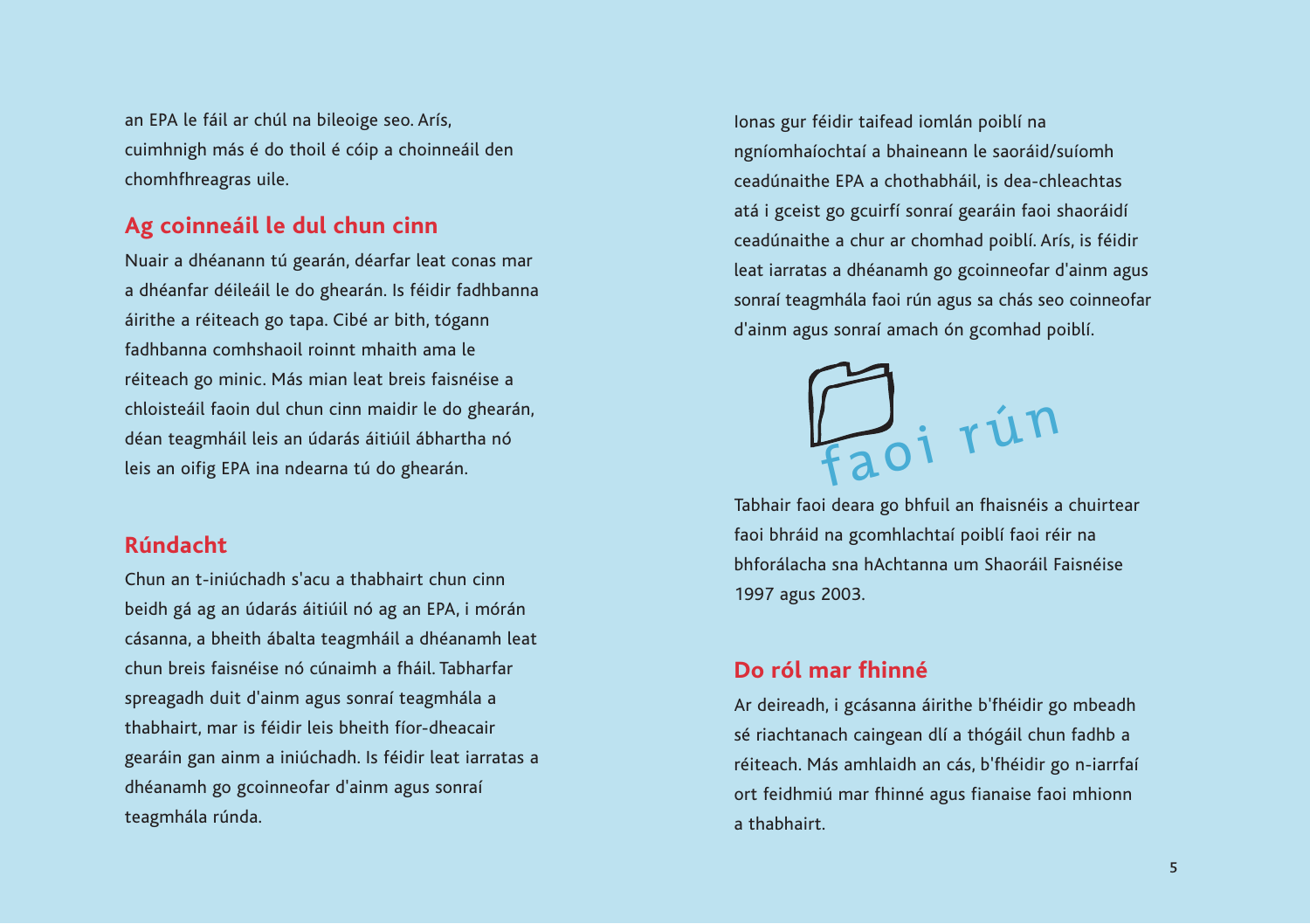**CUID C**

**Eolaire Gníomhaireachtaí Réigiúnacha**

**ÚDARÁIS ÁITIÚLA**

## Údaráis Áitiúla

Gearáin Chomhshaoil **Comhairle Contae Cheatharlaigh** Bóthar Bhaile Átha Í, Ceatharlach

**Teil** +353 59 9136282 +353 59 9136281 +353 59 9136222 +353 59 9136226 **Facs** +353 59 9138098 **Ríomhphost** enviro@carlowcoco.ie **Suíomh idirlín** www.carlow.ie **Beolíne Bhruscair** 1800 308 208

Gearán Comhshaoil Comhordaitheoir An Rannóg Comhshaoil **Comhairle Contae an Chabháin** An Teach Cúirte, An Cabhán **Teil** +353 49 4371429

**Facs** +353 49 4371423 **Ríomhphost** epc@cavancoco.ie **Suíomh idirlín** www.cavancoco.ie

Comhordaitheoir Gearán Comhshaoil **Comhairle Contae an Chláir** Stiúrthóireacht an Chomhshaoil agus na Seirbhísí Éigeandála Bloc B, Foirgneamh IAPE Bóthar an Ghoirt, Inis, Co an Chláir **Teil** +353 65 6846331

**Uaireanta as Oifig** 1800 606 706 **Facs** +353 65 6846444 **Ríomhphost** enviroff@clarecoco.ie **Suíomh idirlín** www.clare.ie

Oifigeach Riaracháin na nGearán Stiúrthóireacht an Chomhshaoil **Comhairle Contae Chorcaí** Inis Cara, Co Chorcaí

**Teil** +353 21 4532700 **Uaireanta as Oifig** +353 21 4821433 **Facs** +353 21 4532727 **Ríomhphost** environmental. complaints@corkcoco.ie **Suíomh idirlín** www.corkcoco.ie

Oifigeach Riaracháin an Chomhshaoil **Comhairle Cathrach Chorcaí** Urlár 3, Áras Norwich Union 89/90 An Meal Theas, Corcaigh

**Teil** +353 21 4966222 **Facs** +353 21 4924054 **Ríomhphost** environment @corkcity.ie **Suíomh idirlín** www.corkcity.ie

An Rannóg Comhshaoil **Comhairle Contae Dhún na nGall** Áras an Chontae Leifear, Co Dhún na nGall **Teil** +353 74 9172222 **Uaireanta as Oifig** +353 74 9172399 **Facs** +353 74 9141205

**Ríomhphost** environment @donegalcoco.ie **Suíomh idirlín** www.donegalcoco.ie

Ionad Seirbhísí do Chustaiméirí **Comhairle Cathrach Bhaile Átha Cliath** Oifigí Cathartha, Baile Átha Cliath 8

**Teil** +353 1 2222222 **Ríomhphost** info@dublincity.ie **Suíomh idirlín** www.dublincity.ie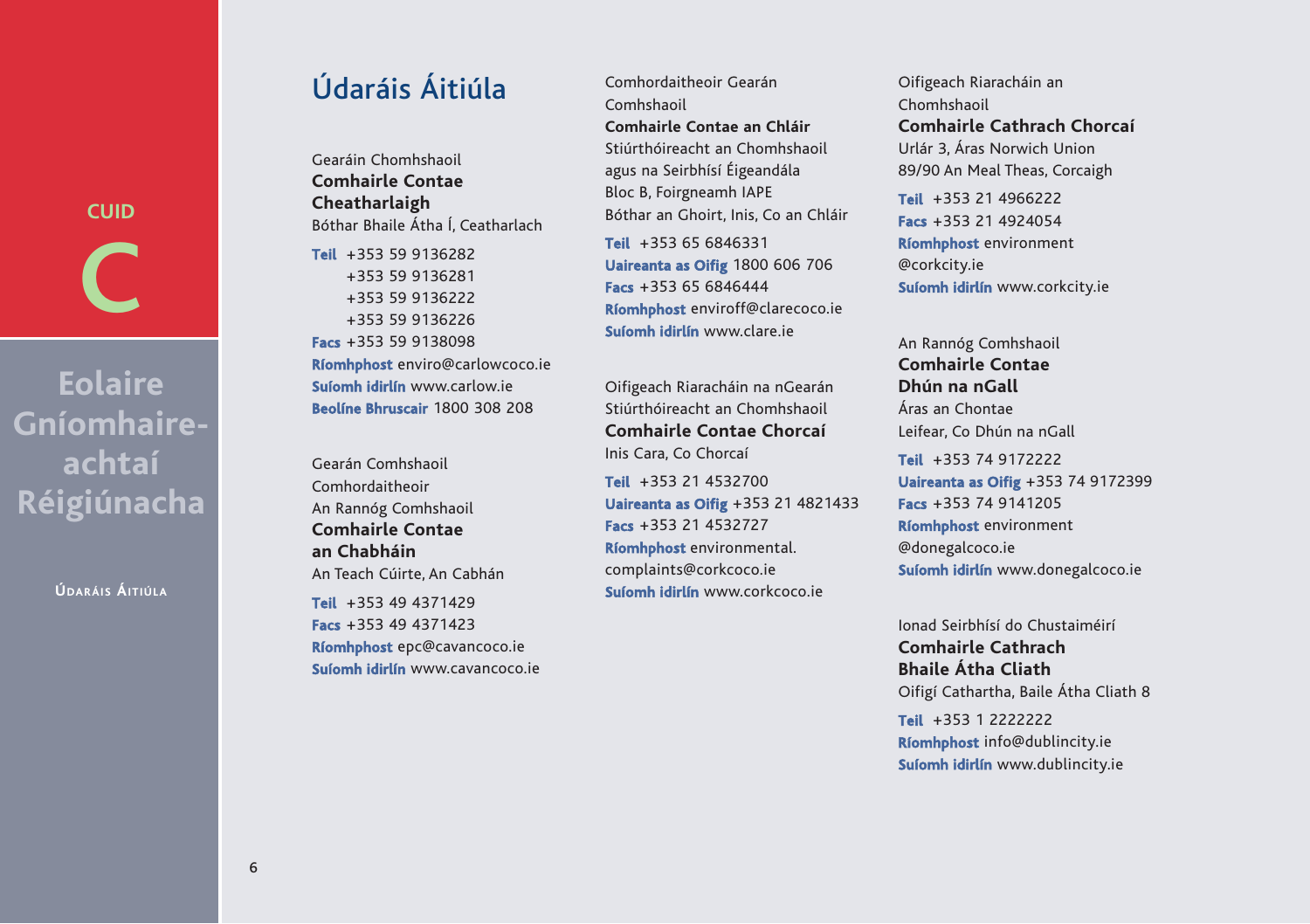Comhordaitheoir Gearán Comhshaoil An Rannóg Forfheidhmithe

Roinn na Seirbhísí Comhshaoil

**Comhairle Contae Dhún Laoghaire-Ráth an Dúin**

Halla an Chontae, Bóthar na Mara Dún Laoghaire, Co Bhaile Átha Cliath

**Teil** +353 1 2047954 **Uaireanta as Oifig** +353 1 6778844 **Facs** +353 1 2300125 **Ríomhphost** wasteenforcement@ dlrcoco.ie **Suíomh idirlín** www.dlrcoco.ie **Beolíne Bhruscair** 1800 403 503

Oifigeach Riaracháin An Rannóg Forfheidhmithe An Roinn Comhshaoil **Comhairle Contae Fhine Gall** Bosca PO 174, Halla an Chontae Sord, Fine Gall, Co Bhaile Átha Cliath

**Teil** +353 1 8905013 +353 1 8906274 **Uaireanta as Oifig** +353 1 8731415 **Facs** +353 1 8906270 **Ríomhphost** envserv@fingalcoco.ie **Suíomh idirlín** www.fingalcoco.ie **Beolíne Bhruscair** 1800 201 093

An Rannóg Comhshaoil **Comhairle Cathrach na Gaillimhe** Halla na Cathrach Bóthar an Choláiste, Gaillimh

**Teil** +353 91 536563 **Líne Chabhrach** +353 91 536595 **Facs** +353 91 568146 **Ríomhphost** environment @galwaycity.ie **Suíomh idirlín** www.galwaycity.ie

Gearáin Chomhshaoil Comhordaitheoir An Rannóg Comhshaoil **Comhairle Contae na Gaillimhe** Áras an Chontae Cnoc an Radhairc, Gaillimh

**Teil** +353 91 509302 **Uaireanta as Oifig** +353 91 585555 **Facs** +353 91 509033 **Ríomhphost** environ@galwaycoco.ie **Suíomh idirlín** www.galway.ie Oifigeach Riaracháin

An Rannóg Comhshaoil **Comhairle Contae Chiarraí** Foirgnimh an Chontae Rathass, Trá Lí, Co Chiarraí

**Teil** +353 66 7183562 Gearáin Bhruscair

+353 66 7162000 Gearáin Dramhaíola & Truailliú **Facs** +353 66 7120927 **Ríomhphost** environ@kerrycoco.ie **Suíomh idirlín** www.kerrycoco.ie **Beolíne Bhruscair** 1800 326 228

Oifigeach Riaracháin An Rannóg Comhshaoil **Comhairle Contae Chill Dara**  Áras Chill Dara Páirc Devoy, An Nás Co Chill Dara

**Teil** +353 45 980588 **Uaireanta as Oifig** 1890 500 333 **Facs** +353 45 980587 **Ríomhphost** environ@kildarecoco.ie **Suíomh idirlín** www.kildare.ie **Beolíne Bhruscair** 1800 243 143

Comhordaitheoir Gearán Comhshaoil **Comhairle Contae Chill Chainnigh**  Halla an Chontae, Sráid Eoin Cathair Chill Chainnigh

**Teil** +353 56 7794470

**Uaireanta as Oifig**  +353 56 7794400 **Facs** +353 56 7794004 **Ríomhphost** environment@ kilkennycoco.ie **Suíomh idirlín** www.kilkennycoco.ie **Beolíne Bhruscair** 1800 200 156

Oifigeach Riaracháin An Rannóg Comhshaoil **Comhairle Contae Laoise** Áras an Chontae Ascaill JFL, Port Laoise Co Laoise

**Teil** +353 57 8674318 **Facs** +353 57 8674382 **Ríomhphost** environmentadmin@ laoiscoco.ie **Suíomh idirlín** www.laois.ie **Beolíne Bhruscair** 1800 32 32 30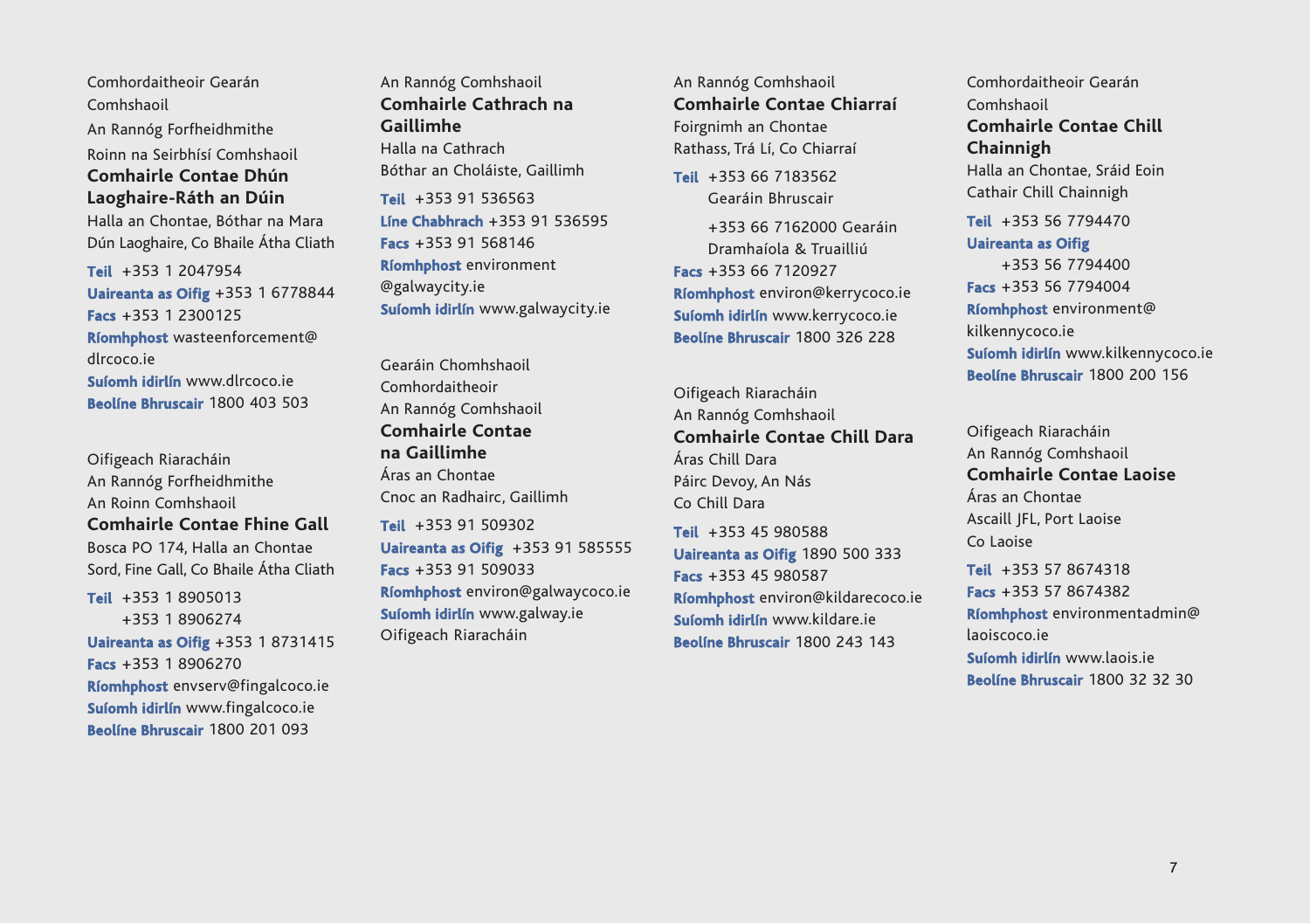**CUID C**

**Eolaire Gníomhaireachtaí Réigiúnacha**

**ÚDARÁIS ÁITIÚLA**

## Údaráis Áitiúla

Comhordaitheoir Gearán Comhshaoil **Comhairle Contae Liatroma** Áras an Chontae Cora Droma Rúisc Co Liatroma

**Teil** 1890 205205 **Facs** +353 71 9621982 **Ríomhphost** environmental complaints@leitrimcoco.ie **Suíomh idirlín** www.leitrimcoco.ie **Beolíne Bhruscair** 1890 205 205

Oifigeach Riaracháin An Roinn Comhshaoil **Comhairle Cathrach Luimnigh** Halla na Cathrach Cé na gCeannaithe Luimneach

**Teil** +353 61 407190 **Uaireanta as Oifig** +353 61 417833 **Facs** +353 61 418345 **Ríomhphost** environ@limerickcity.ie **Suíomh idirlín** www.limerickcity.ie **Beolíne Bhruscair** 1800 216 816

Oifigeach Riaracháin An Rannóg Comhshaoil **Comhairle Contae Luimnigh** Urlár 3 Halla an Chontae Tuar an Daill Co Luimnigh **Teil** +353 61 496264 **Facs** +353 61 496008 **Ríomhphost** environ@ limerickcoco.ie **Suíomh idirlín** www.limerickcoco.ie **Beolíne Bhruscair** 1800 201 151

Comhordaitheoir Gearán Comhshaoil **Comhairle Contae Longfoirt**  Áras an Chontae Sráid Mór an Uisce Longfort, Contae Longfoirt

**Teil** +353 43 43468 1850 434 450 **Facs** +353 43 43439 **Ríomhphost** environmental. complaints@longfordcoco.ie **Suíomh idirlín** www.longfordcoco.ie **Beolíne** 1850 434 450 Oifigeach Sinsearach Foirne

An Rannóg Comhshaoil **Comhairle Contae an Lú** Halla an Chontae Ionad na Mílaoise Dún Dealgan, Co Lú **Teil** +353 42 9353130 **Uaireanta as Oifig** +353 42 9335457 **Facs** +353 42 9353196 **Ríomhphost** environment @louthcoco.ie **Suíomh idirlín** www.louthcoco.ie **Líne Bhruscair** 1800 202 606

Oifigeach Gearán Comhshaoil **Comhairle Contae Mhaigh Eo**  Áras an Chontae Caisleán an Bharraigh Co Mhaigh Eo **Teil** +353 94 9024444

Fo-líne 7442 **Facs** +353 94 9028445 **Ríomhphost** bwalshe@mayococo.ie **Suíomh idirlín** www.mayococo.ie **Beolíne Bhruscair** 1800 400 256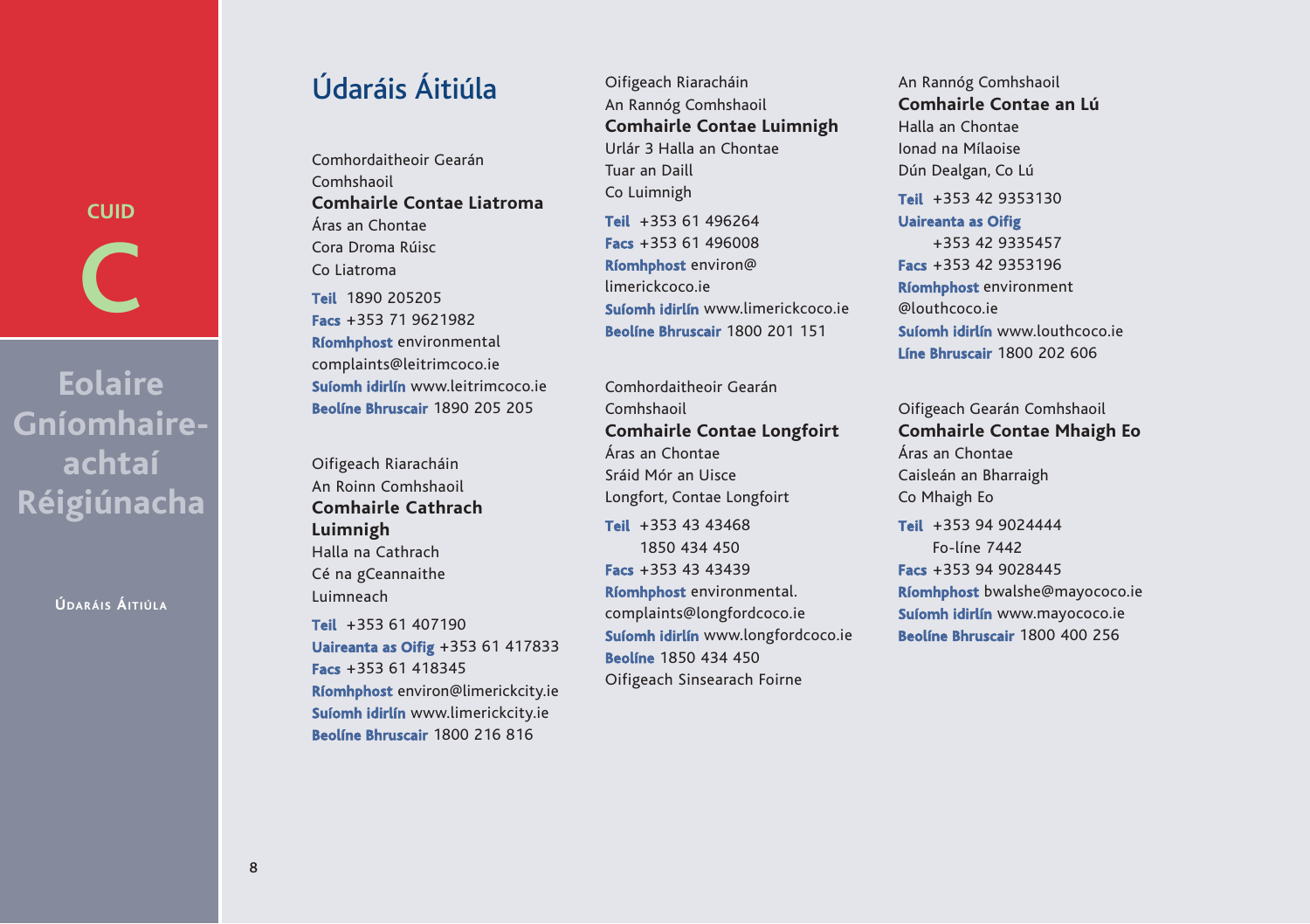Oifigeach Sinsearach Feidhmiúcháin An Rannóg Comhshaoil **Comhairle Contae na Mí** Halla an Chontae, An Uaimh Co na Mí

**Teil** +353 46 9097204 +353 46 9097205 +353 46 9097206 +353 46 9097207 **Uaireanta as Oifig** 1890 445 335 **Facs** +353 46 9097001 **Ríomhphost** environment @meathcoco.ie **Suíomh idirlín** www.meath.ie **Beolíne Bhruscair** 1890 228 466

Oifigeach Riaracháin Comhshaoil **Comhairle Contae Mhuineacháin** An Gleann, Muineachán Co Mhuineacháin **Teil** +353 47 30592

**Facs** +353 47 82739 **Ríomhphost** environ @monaghancoco.ie **Suíomh idirlín** www.monaghan.ie

**Beolíne Bhruscair** 1800 200 014

Oifigeach Riaracháin An Rannóg Comhshaoil **Comhairle Chontae Thiobraid Árann Thuaidh** Oifigí Cathartha, Bóthar Luimnigh An tAonach, Co Thiobraid Árann

**Teil** +353 67 44786 **Facs** +353 67 32260 **Ríomhphost** environment @northtippcoco.ie

**Suíomh idirlín** www.tipperarynorth.ie

**Beolíne Bhruscair** 1800 250 350

Seirbhísí Comhshaoil **Comhairle Contae Uíbh Fhailí** Áras an Chontae Tulach Mór, Co Uíbh Fhailí

**Teil** +353 57 9346895 +353 57 9346800 **Uaireanta as Oifig** 1890 750 750 **Facs** +353 57 9329230 **Ríomhphost** environment @offalycoco.ie **Suíomh idirlín** www.offaly.ie **Beolíne an Chomhshaoil** 1800 242 673

Comhordaitheoir Gearán Comhshaoil

An Rannóg Comhshaoil **Comhairle Contae Ros Comáin** Páirc Gnó Iarthair Ros Comáin An Cuarbhóthar, Ros Comáin

**Teil** +353 90 6637261 **Facs** +353 90 6634443 **Ríomhphost** environment @roscommoncoco.ie

**Suíomh idirlín** www.roscommoncoco.ie **Beolíne Bhruscair** 1850 548 837

Oifigeach Gearán Comhshaoil **Comhairle Contae Shligigh** Aonad 9 Páirc Ghnó Cleveragh Sligeach

**Teil** +353 71 9111902 **Facs** +353 71 9111924 **Ríomhphost** enviro@sligococo.ie **Suíomh idirlín** www.sligococo.ie

Roinn na Seirbhísí Comhshaoil **Comhairle Contae Bhaile Átha Cliath Theas** 

Halla an Chontae, Lár Baile Thamhlachta, Baile Átha Cliath 24

**Teil** +353 1 4149000 **Facs** +353 1 4149261 +353 1 4149101 **Ríomhphost** cccounter @sdublincoco.ie **Suíomh idirlín** www.southdublin.ie

Oifigeach Riaracháin An Rannóg Comhshaoil **Comhairle Contae Thiobraid Árann Theas**  Sean-Mhúsaem Sráid Parnell, Cluain Meala Co Thiobraid Árann

**Teil** +353 52 34455 **Uaireanta as Oifig** 1800 202 627 **Facs** +353 52 34391 **Ríomhphost** environ @southtippcoco.ie **Suíomh idirlín** www.southtippcoco.ie **Beolíne Bhruscair** 1800 202 627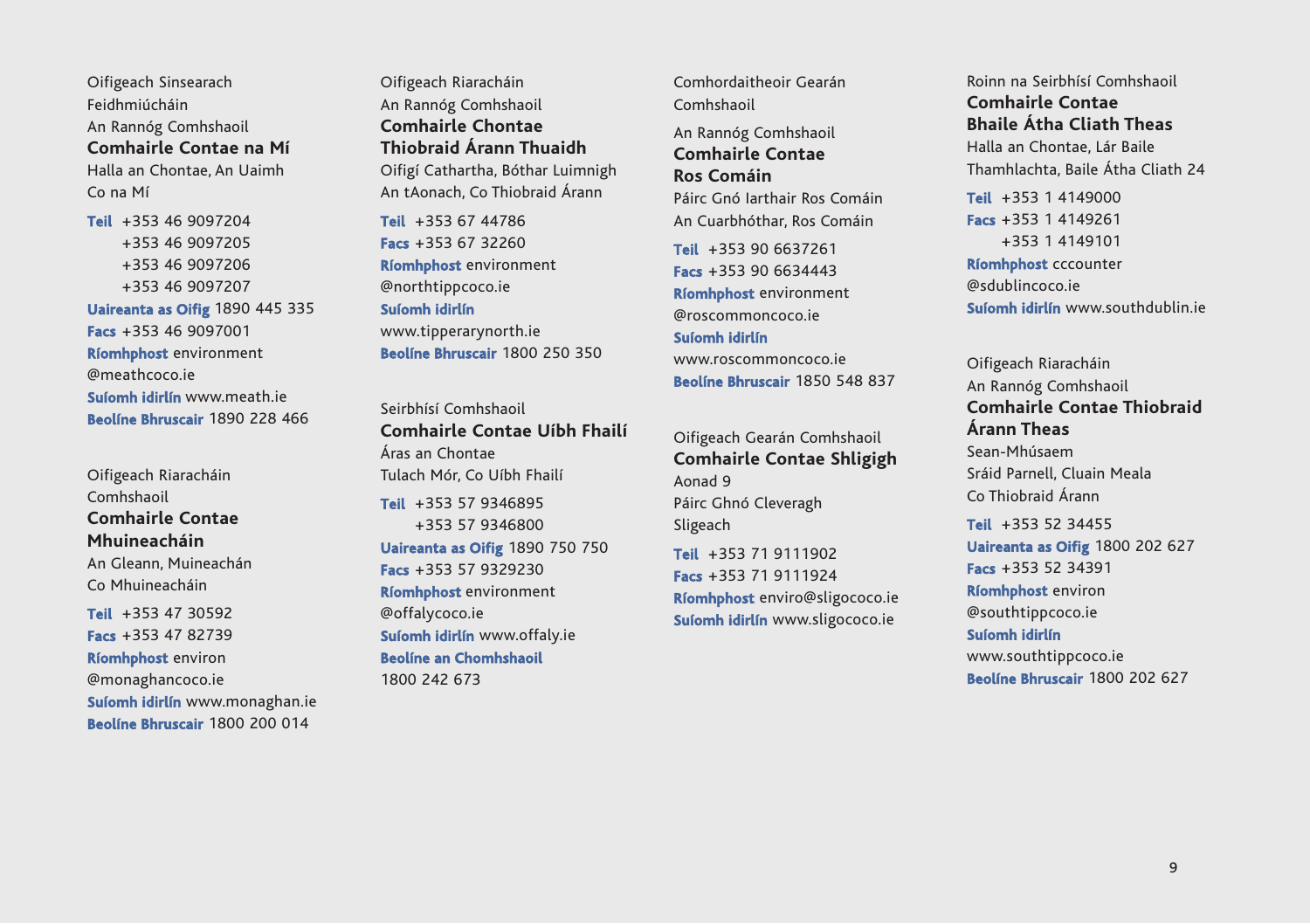**CUID C**

**Eolaire Gníomhaireachtaí Réigiúnacha**

**ÚDARÁIS ÁITIÚLA**

**'DUMPÁIL NA DUMPAIRÍ'** 

**OIFIGÍ RÉIGIÚNACHA EPA**

## Údaráis Áitiúla

Comhordaitheoir Gearán Comhshaoil Seirbhísí Comhshaoil **Comhairle Cathrach Phort Láirge** Áras de Bhailís, Maritana Gate Sráid Cheanada, Port Láirge **Teil** +353 51 849868 **Uaireanta as Oifig** +353 51 875555 **Facs** +353 51 849530 **Ríomhphost** environservices@ waterfordcity.ie

**Suíomh idirlín** www.waterfordcity.ie

Comhordaitheoir Gearán Comhshaoil Oifig an Fhorfheidmithe Comhshaoil **Comhairle Contae Phort Láirge**  Oifigí Cathartha Dún Garbhán, Co Phort Láirge **Teil** +353 58 22000 +353 58 21113 **Uaireanta as Oifig** +353 58 22000 **Facs** +353 58 20889 **Ríomhphost** environmental complaints@waterfordcoco.ie **Suíomh idirlín** www.waterfordcoco.ie **Beolíne Bhruscair** 1800 201 501

Innealtóir Sinsearach An Rannóg Comhshaoil **Comhairle Contae na hIarmhí** Sráid Gheata an Easpaig An Muileann gCearr Co na hIarmhí **Teil** +353 44 9332169 **Uaireanta as Oifig** +353 44 9332000 **Facs** +353 44 9384239 **Ríomhphost** mconnolly@

westmeathcoco.ie

**Suíomh idirlín** www.westmeathcoco.ie **Beolíne Bhruscair** 1890 320 005

Comhordaitheoir Gearán Comhshaoil Forfheidhmiú an Chomhshaoil **Comhairle Contae Loch Garman** Halla an Chontae Loch Garman **Teil** 1800 767 848 +353 53 9176619 **Uaireanta as Oifig** 1890 666 777 **Facs** +353 53 9147748 **Ríomhphost** environment. enforcement@wexfordcoco.ie **Suíomh idirlín** www.wexford.ie

Oifigeach Sinsearach Feidhmiúcháin Uisce & Comhshaol Rannóg na Seirbhísí **Comhairle Contae Chill Mhantáin** Foirgnimh an Chontae Cill Mhantáin **Teil** +353 404 20296 **Facs** +353 404 67792 **Ríomhphost** envser @wicklowcoco.ie **Suíomh idirlín** www.wicklow.ie **Beolíne Bhruscair** 1890 548 837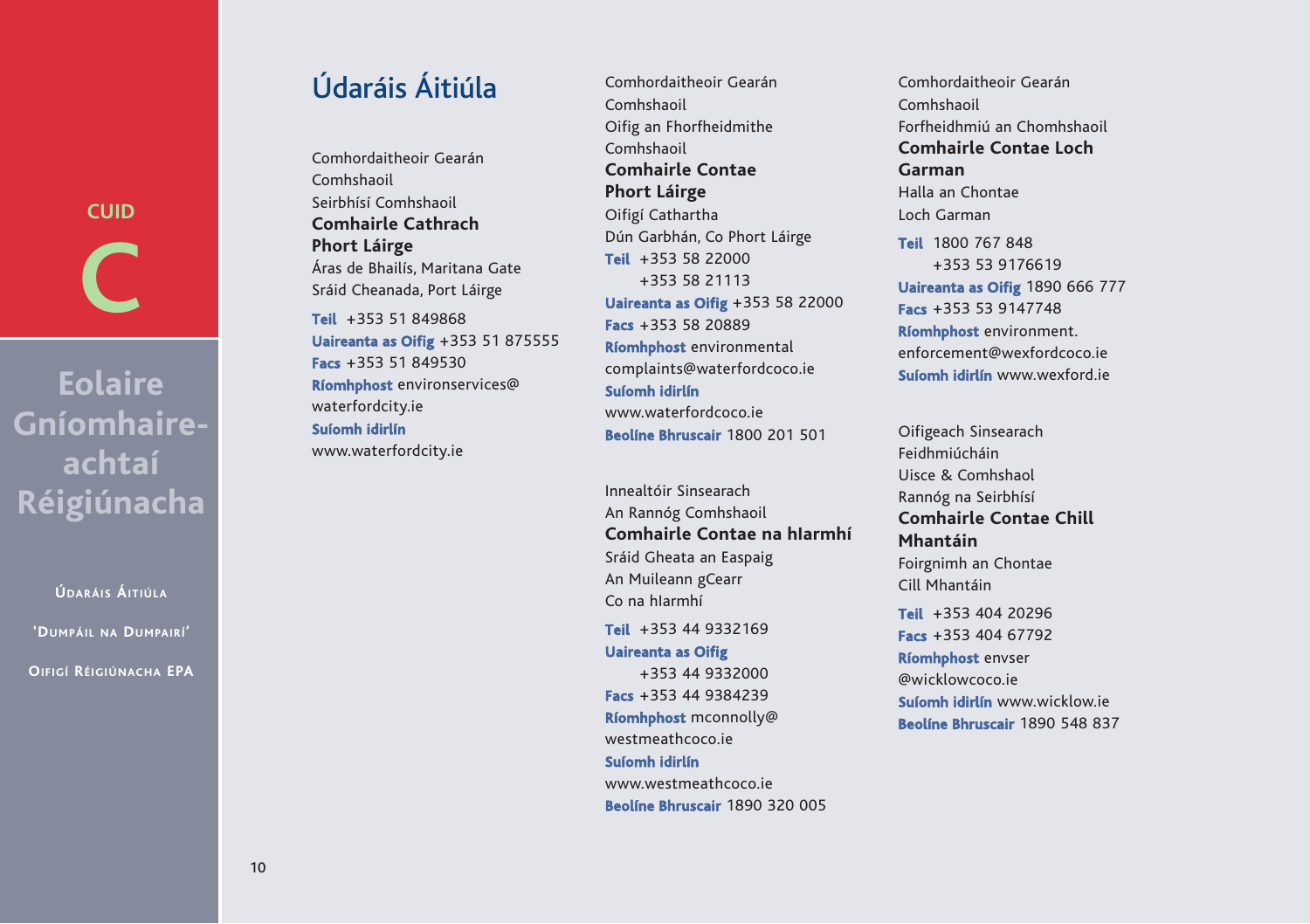## 'Dumpáil na Dumpairí' Lóghlao 1850 365 121

Is féidir le baill den phobal tuairisc a thabhairt faoi dhumpáil mhídhleathach ar scála mór trí uimhir lóghlao theileafóin 24 uaire 1850 365 121. Tá an tseirbhís theileafóin seo deartha chun tuairisciú ar dhumpáil mídhleathach ar scála mór nó tuairisciú dumpaí mídhleathacha atá tréigthe. Oibríonn údaráis áitiúla, An Garda Síochána agus an EPA le chéile chun an t-eolas a sholáthraíonn an pobal a leanúint suas, mar is cuí.

## Oifigí Réigiúnacha **FPA**

Ba chóir do bhaill den phobal ar mian leo gearán a dhéanamh faoi Chuid A, Céim a Trí den bhileog seo an fhoirm ghearáin ábhartha a chomhlánú ar shuíomh idirlín an EPA, www.epa.ie.

#### **Ceanncheathrú an Deiscirt**

Réigiún an Oirthir An Ghníomhaireacht um Chaomhnú Comhshaoil Bosca PO 3000 Eastát Chaisleáin Bhaile Sheonach Loch Garman

**Teil** +353 53 9160600 **Lóghlao** 1890 33 55 99 **Facs** +353 53 91606 99 **Ríomhphost** info@epa.ie **Suíomh idirlín** www.epa.ie

#### **Réigiún an Oirthir/Oirthuaiscirt**

An Ghníomhaireacht um Chaomhnú Comhshaoil Teach McCumiskey Richview, Baile Átha Cliath 14

**Teil** +353 1 2680100 **Lóghlao** 1890 33 55 99 **Facs** +353 1 2680199 **Ríomhphost** info@epa.ie **Suíomh idirlín** www.epa.ie

#### **Réigiún an Deiscirt/ an Iardheiscirt**

An Ghníomhaireacht um Chaomhnú Comhshaoil Inis Cara, Co Chorcaí

**Teil** +353 21 4875540 **Lóghlao** 1890 33 55 99 **Facs** +353 21 4875545 **Ríomhphost** info@epa.ie **Suíomh idirlín** www.epa.ie

#### **Réigiún an Iarthair/ an Iarthuaiscirt**

An Ghníomhaireacht um Chaomhnú Comhshaoil Bóthar Sheáin Uí Mhórdha Caisleán an Bharraigh Co Mhaigh Eo

**Teil** +353 94 9048400 **Lóghlao** 1890 33 55 99 **Facs** +353 94 9048499 **Ríomhphost** info@epa.ie **Suíomh idirlín** www.epa.ie

#### **Forfheidhmiú an Údaráis Phoiblí OEE**

Aonad Gearán an Chomhshaoil An Oifig um Fhorfheidhmiú Comhshaoil An Ghníomhaireacht um Chaomhnú Comhshaoil Bosca PO 3000 Eastát Chaisleáin Bhaile Sheonach Co Loch Garman

**Teil** +353 53 9160600 **Lóghlao** 1890 33 55 99 **Facs** +353 53 9160699 **Ríomhphost** info@epa.ie **Suíomh idirlín** www.epa.ie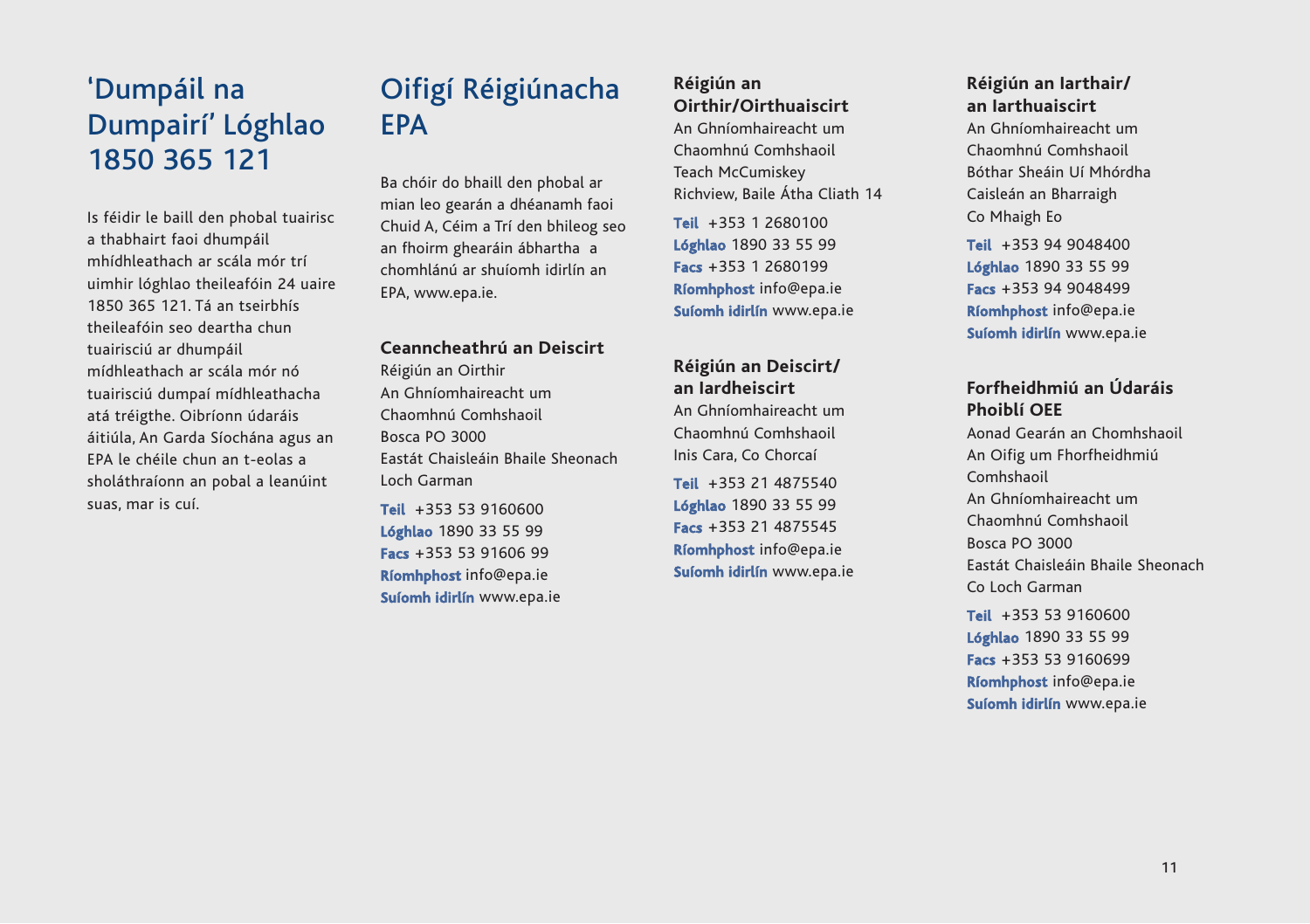### **ENFO**

Is seirbhís faisnéise comhshaoil í sa Roinn Comhshaoil, Oidhreachta agus Rialtais Áitiúil.

#### **ENFO**

17 Sráid San Aindrias Baile Átha Cliath 2 **Teil** 1890 200 191 +353 1 8882001 **Facs** +353 1 8883946 **Ríomhphost** info@enfo.ie **Suíomh idirlín** www.enfo.ie

## Feidhmeannacht na Seirbhíse Sláinte

Tá freagracht ar Fheidhmeannacht na Seirbhíse Sláinte (FSS) déileáil le gearáin faoi cheisteanna a bhaineann le sláinte phoiblí.

Má tá cúis imní agat faoi thionchair ghníomhaíochta nó teagmhais ar do shláinte féin, sláinte do theaghlaigh nó sláinte an phobail níos leithne, déan teagmháil le Feidhmeannacht na Seirbhíse Sláinte ionas gur féidir ceisteanna ar shláinte phoiblí a iniúchadh.

#### **Ceannoifig Fheidhmeannacht na Seirbhíse Sláinte (FSS)**

Oak House Páirc na Mílaoise An Nás, Co Chill Dara

**Teil** +353 45 880400 **Facs** 1890 200 893 **Suíomh idirlín** www.hse.ie

## Boird Iascaigh Réigiúnacha

Is comhlachtaí reachtúla iad na Boird Iascaigh Réigiúnacha atá freagrach go príomha do bheathachruth uisceach agus gnáthóg an éisc.

Déanann siad iniúchadh ar ghearáin faoi shladanna ar éisc agus ceisteanna faoi thruailliú uisce, ina gcuimsítear truailliú a thagann ó Oibreacha an Údaráis Áitiúil agus tá suim acu chomh maith i ngníomhaíocht ar bith a imríonn tionchar ar uiscí cosúil le dreidireacht, baint gairbhéil, tógáil droichid srl.

#### **An Príomh-Bhord Iascaigh**

Campas Gnó Shoird Sord, Co Bhaile Átha Cliath

**Teil** +353 1 8842600 **Facs** +353 1 8360060 **Ríomhphost** info@cfb.ie **Suíomh idirlín** www.cfb.ie

**Eolaire Gníomhaireachtaí Réigiúnacha**

**CUID**

**C**

**ENFO**

**FEIDHMEANNACHT NA SEIRBHÍSE SLÁINTE**

> **BOIRD IASCAIGH RÉIGIÚNACHA**

**AN TSEIRBHÍS PHÁIRCEANNA NÁISIÚNTA AGUS FIADHÚLRA**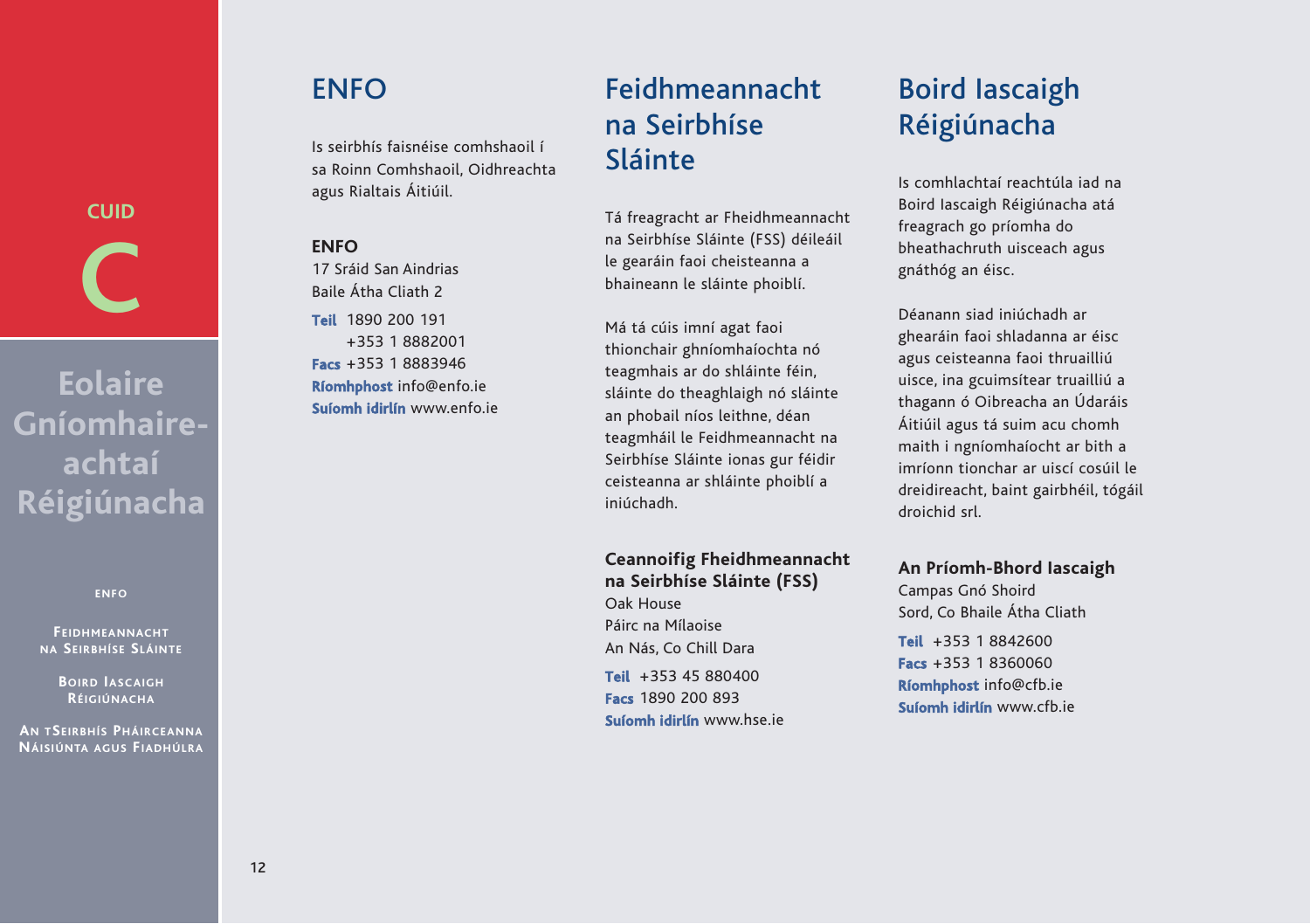**Bord Iascaigh Réigiúnach an Oirthir**

15A An tSráid Mhór An Charraig Dhubh Co Bhaile Átha Cliath

**Teil** +353 1 2787022 **Facs** +353 1 2787025 **Ríomhphost** info@erfb.ie **Suíomh idirlín** www.fishingireland.net

**Bord Iascaigh Réigiúnach an Oirthir** Bóthar an Stáisiúin Béal Átha Seanaidh Co Dhún na nGall

**Teil** +353 71 9851435 **Facs** +353 71 9851815 **Ríomhphost** info@nrfb.ie **Suíomh idirlín** www.nrfb.ie

#### **Bord Iascaigh Réigiúnach an Iarthuaiscirt**

Teach Ardnaree Sráid na Mainistreach Béal an Átha, Co Mhaigh Eo

**Teil** +353 96 9022788 **Facs** +353 96 9070543 **Ríomhphost** info@nwrfb.com **Suíomh idirlín** www.northwestfisheries.ie

**Bord Iascaigh Réigiúnach an Oirthir** Páirc Ghnó Ashbourne Bóthar an Duga Luimneach

**Teil** +353 61 300238 **Facs** +353 61 300308 **Ríomhphost** info@shrfb.com **Suíomh idirlín** www.shannonfishery-board.ie

**Bord Iascaigh Réigiúnach an Oirthir** Epworth, Sráid Anglesea Cluain Meala, Co Thiobraid Árann **Teil** +353 52 80055 **Facs** +353 52 23971 **Ríomhphost** enquiries@srfb.ie **Suíomh idirlín** www.srfb.ie

#### **Bord Iascaigh Réigiúnach an Iarthuaiscirt**

Teach Sunnyside Maigh Chromtha, Co Chorcaí

**Teil** +353 26 41222 **Facs** +353 26 41223 **Ríomhphost** swrfb@swrfb.ie **Suíomh idirlín** www.swrfb.com **Bord Iascaigh Réigiúnach an Oirthir** Lóiste na Cora Oileán an Iarla Gaillimh

**Teil** +353 91 563110 **Facs** +353 91 566335 **Ríomhphost** info@wrfb.ie **Suíomh idirlín** www.wrfb.ie

## An tSeirbhís Pháirceanna Náisiúnta agus Fiadhúlra – An Roinn Comhshaoil, Oidhreachta agus Rialtais Áitiúil

Tá freagracht ar an tSeirbhís Pháirceanna Náisiúnta agus Fiadhúlra, cuid den Roinn Comhshaoil, Oidhreachta agus Rialtais Áitiúil do ghearáin a iniúchadh faoi cheisteanna ar chosaint an fhiadhúlra agus gnáthóg.

**An tSeirbhís Pháirceanna Náisiúnta agus Fiadhúlra** 7 Plás Íle Baile Átha Cliath 2

**Teil** +353 1 8882000 **Facs** +353 1 8883272 **Ríomhphost** natureconservation @environ.ie **Suíomh idirlín** www.npws.ie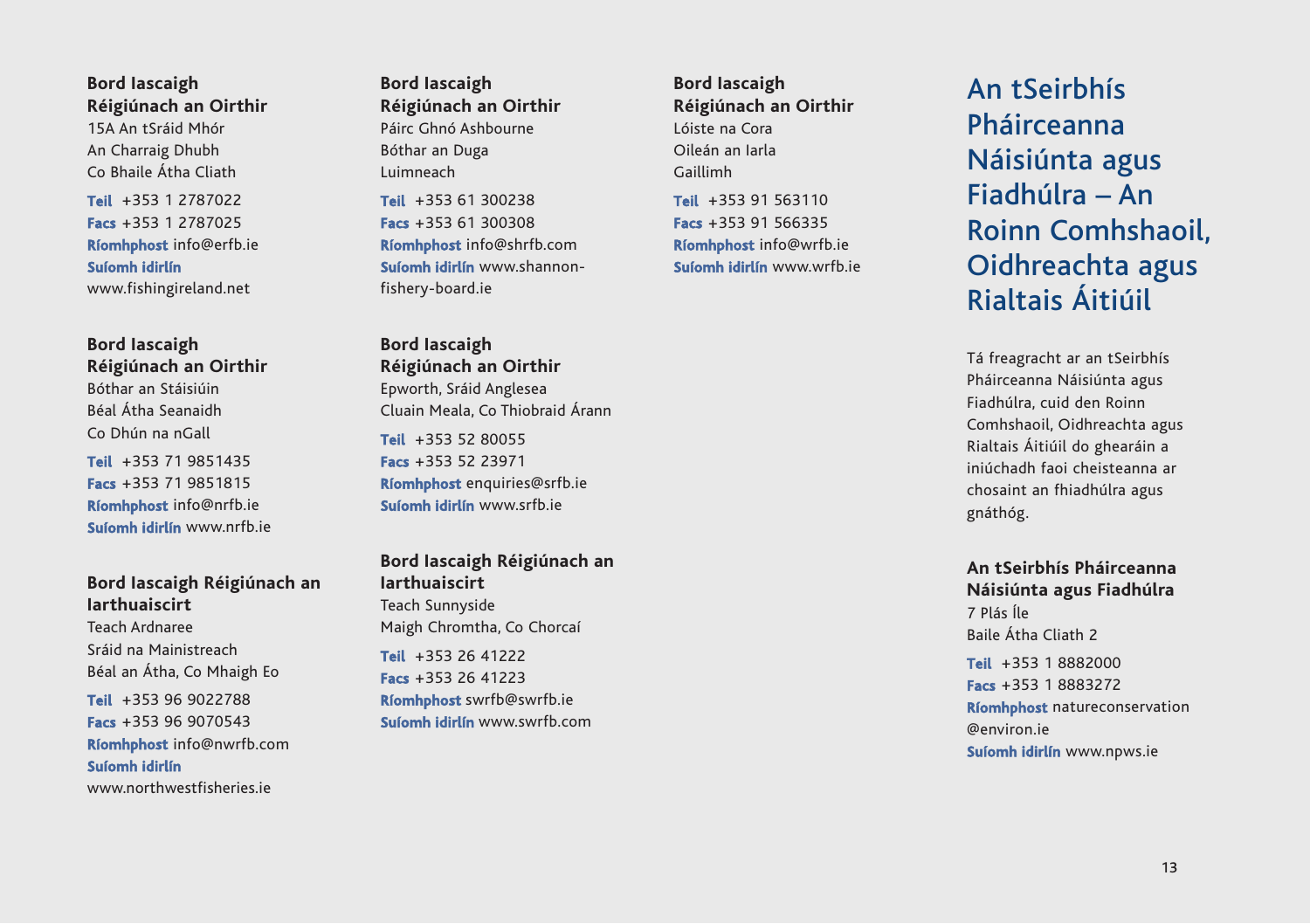## An Garda Síochána

Ba chóir teagmháil a dhéanamh leis An Garda Síochána má tá imní ort go bhfuil cion coiriúil déanta.

## An tÚdarás Sláinte agus Sábháilteachta

Tá freagracht ag an Údarás Sláinte agus Sábháilteachta do shláinte agus sábháilteacht a dhaingniú san ionad oibre.

#### **An tÚdarás Sláinte agus Sábháilteachta**

An Metropolitan Building Sráid James Joyce Baile Átha Cliath 1

**Teil** 1890 289 389 **Facs** +353 1 6147020 **Ríomhphost** wcu@hsa.ie **Suíomh idirlín** www.hsa.ie

## An tÚdarás um Shábháilteacht Bia

Díríonn an tÚdarás um Shábháilteacht Bhia ar shláinte agus leas an tomhaltóra a chosaint trí chinntiú go sásaíonn bia a ídítear, a dháiltear, a ndéantar margaíocht air agus a tháirgtear sa stát na caighdeáin is airde sábháilteachta agus sláinteachais bia.

#### **An tÚdarás um Shábháilteacht Bia**

ACúirt na Mainistreach Sráid na Mainistreach Íochtarach Baile Átha Cliath 1

**Teil** +353 1 8171300 **Facs** +353 1 8171301 **Ríomhphost** info@fsai.ie **Suíomh idirlín** www.fsai.ie

**C Eolaire Gníomhaire achtaí Réigiúnacha na n-údarás áitiúil**

**CUID**

**AN GARDA SÍOCHÁNA**

**AN TÚDARÁS SLÁINTE AGUS SÁBHÁILTEACHTA**

> **AN TÚDARÁS UM SHÁBHÁILTEACHT BIA**

**AN INSTITIÚID ÉIREANNACH UM CHOSAINT RAIDEOLAÍOCH (IECR)** 

**AN ROINN TALMHAÍOCHTA AGUS BIA**

**COIMISIÚN AN AE**

14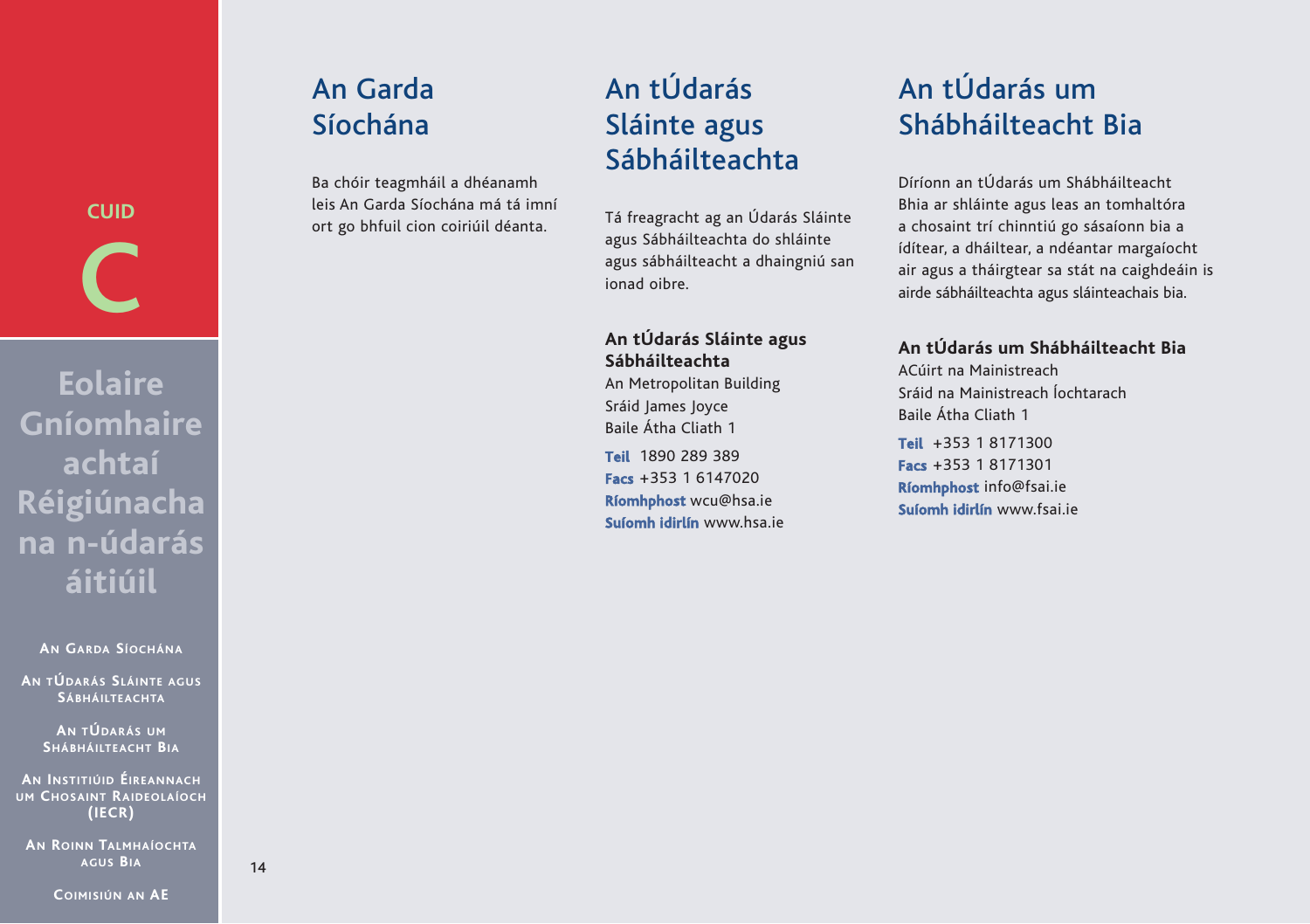## An Institiúid Éireannach um Chosaint Raideolaíoch (IECR)

Feidhmíonn An Institiúid Éireannach um Chosaint Raideolaíoch (IECR) mar eagraíocht náisiúnta le freagrachtaí rialacháin, monatóireachta agus comhairliúcháin maidir le radaíocht ianúcháin agus truailliú radaighníomhaíochta sa chomhshaol.

#### **An Institiúid Éireannach um Chosaint Raideolaíoch (IECR)**

3 Cearnóg Chluain Sceach Bóthar Chluain Sceach Baile Átha Cliath 14

**Teil** +353 1 2697766 **Facs** +353 1 2697437 **Ríomhphost** rpii@rpii.ie **Suíomh idirlín** www.rpii.ie

## An Roinn Talmhaíochta agus Bia

Tá freagracht ar an Roinn Talmhaíochta agus Bia maoirsiú a dhéanamh ar íocaíochtaí singile feirme d'fheirmeoirí, atá faoi réir na crosghéilliúlachta le treoracha comhshaoil. Déanann an Roinn iniúchtaí a chomhlíonadh chun teacht le riachtanais an AE agus tá socruithe maidir le crostuairisciú le húdaráis rialaithe eile á leagan síos i láthair na huaire.

#### **An Roinn Talmhaíochta agus Bia**

Áras Talmhaíochta Sráid Chill Dara Baile Átha Cliath 2

**Teil** +353 1 6072000 **Lóghlao** 1890 200 510 **Ríomhphost** info@agriculture.gov.ie **Suíomh idirlín**

www.agriculture.gov.ie

## Coimisiún an AE

Tá freagracht ar an gCoimisiún Eorpach a chinntiú go bhfuil Dlí an Chomhphobail á fheidhmiú mar is cóir sna Ballstáit. D'fhéadfadh duine ar bith gearán a dhéanamh leis an gCoimisiún i gcoinne Bhallstáit faoi bheart ar bith (dlí, rialachán nó gníomh riaracháin) nó cleachtas, a cheapann siad nach luíonn le foráil nó prionsabal de Dhlí an Chomhphobail. D'fhéadfadh go mbeadh sé oiriúnach a chinntiú i dtosach báire go bhfuil na hÚdaráis Náisiúnta ar an eolas faoin gceist, agus deis tugtha dóibh freagra a thabhairt ar chás a bhfuil gearán déanta faoi le poitéinseal míshásúil, sula ndéantar teagmháil leis an gCoimisiún Eorpach. Tá foirmeacha gearáin chaighdeánacha ar fáil ó shuíomh idirlín an Choimisiúin Eorpaigh www.ec.europa.eu

Mar mhalairt air seo, is féidir gearán a sheoladh trí ghnáthlitir. Ba chóir gearáin mar seo a sheoladh chuig an seoladh a leanas:

#### **Coimisiún na gComhphobal Eorpach**

(le cur faoi bhráid an Ard-Rúnaí) B-1049 An Bhruiséil An Bheilg